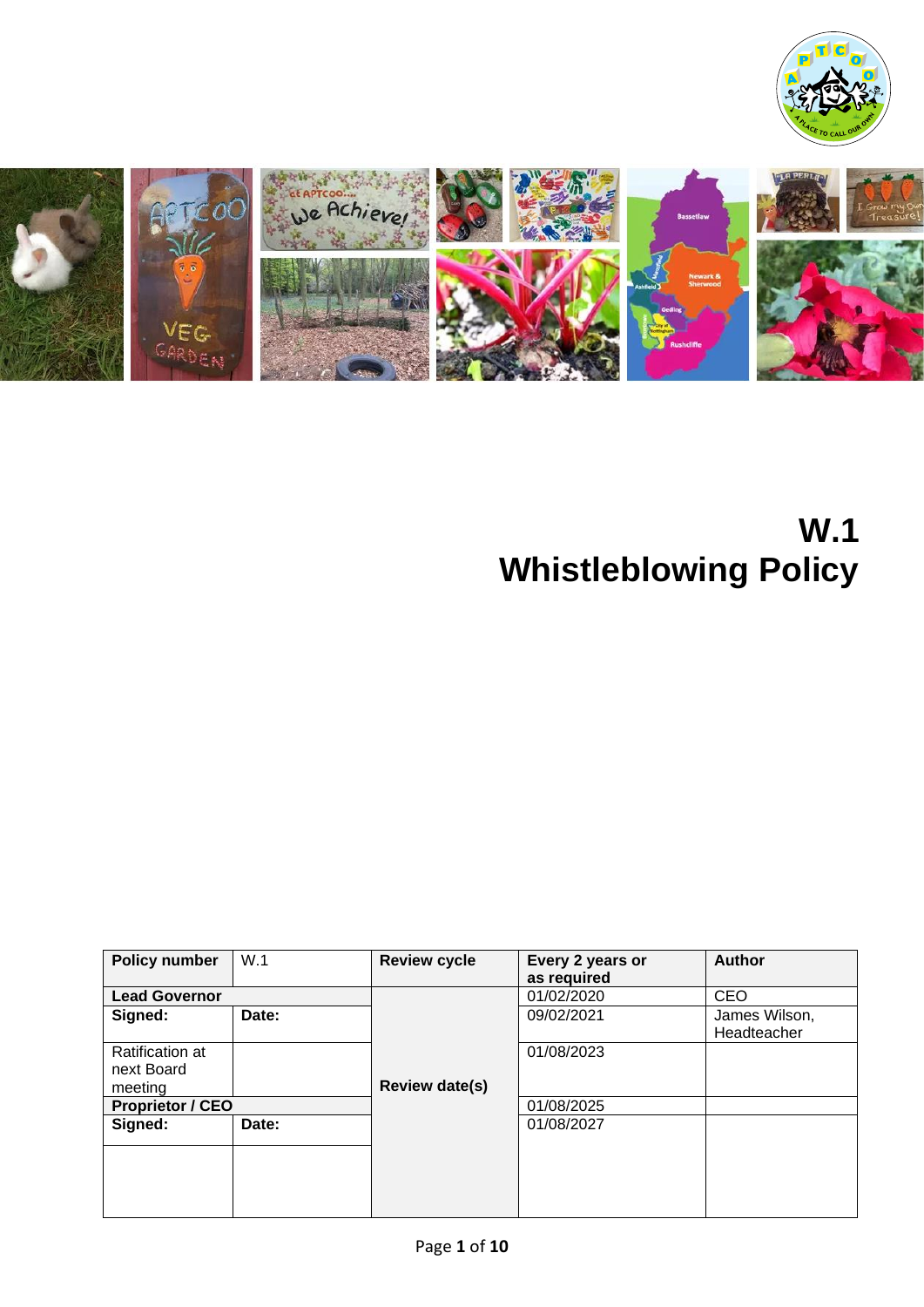#### **1 Introduction**

#### **APTCOO is committed to the highest standards of openness, probity, and accountability**

- 1.1An important aspect of accountability and transparency is a mechanism to enable staff members, Trustees, Governors, and members of the community to voice concerns in a responsible and effective manner. It is fundamental that an employee will not disclose confidential information about the employer's affairs. Nevertheless, where an individual discovers information which they believe shows serious malpractice or wrongdoing within the organisation then this information should be disclosed internally without fear of reprisal, and there should be arrangements to enable this to be done independently of line management (although in relatively minor instances the line manager would be the appropriate person to be told).
- 1.2The Public Interest Disclosure Act, which came into effect in 1998, gives legal protection to members of staff against being dismissed or penalised by their employers as a result of publicly disclosing certain serious concerns. APTCOO has endorsed the provisions set out below so as to ensure that no member of staff should feel at a disadvantage in raising legitimate concerns.
- 1.3Staff members, casual workers, agency workers and contractors are protected from disciplinary or other action by the employer, specifically in relation to the act of whistleblowing, if they reasonably believe the disclosure is in the public interest. Whistleblowers will be supported and protected on the basis that the below procedure is followed.
- 1.4APTCOO welcomes and encourage members of staff to raise concerns in relation to all issues; ordinarily issues should be raised directly with line managers or appropriate senior leadership. If staff members are unsure about raising concerns initially with line management then these can be raised with either the internal or external contacts listed on the last page of this policy.
- 1.5It should be emphasised that this policy is intended to assist individuals who believe they have discovered malpractice or impropriety. It is not designed to question financial or business decisions taken nor should it be used to reconsider any matters which have already been addressed under complaint, disciplinary, grievance or other procedures. Once the 'Whistleblowing' procedures are in place, it is reasonable to expect staff members to use them rather than air their complaints outside of APTCOO.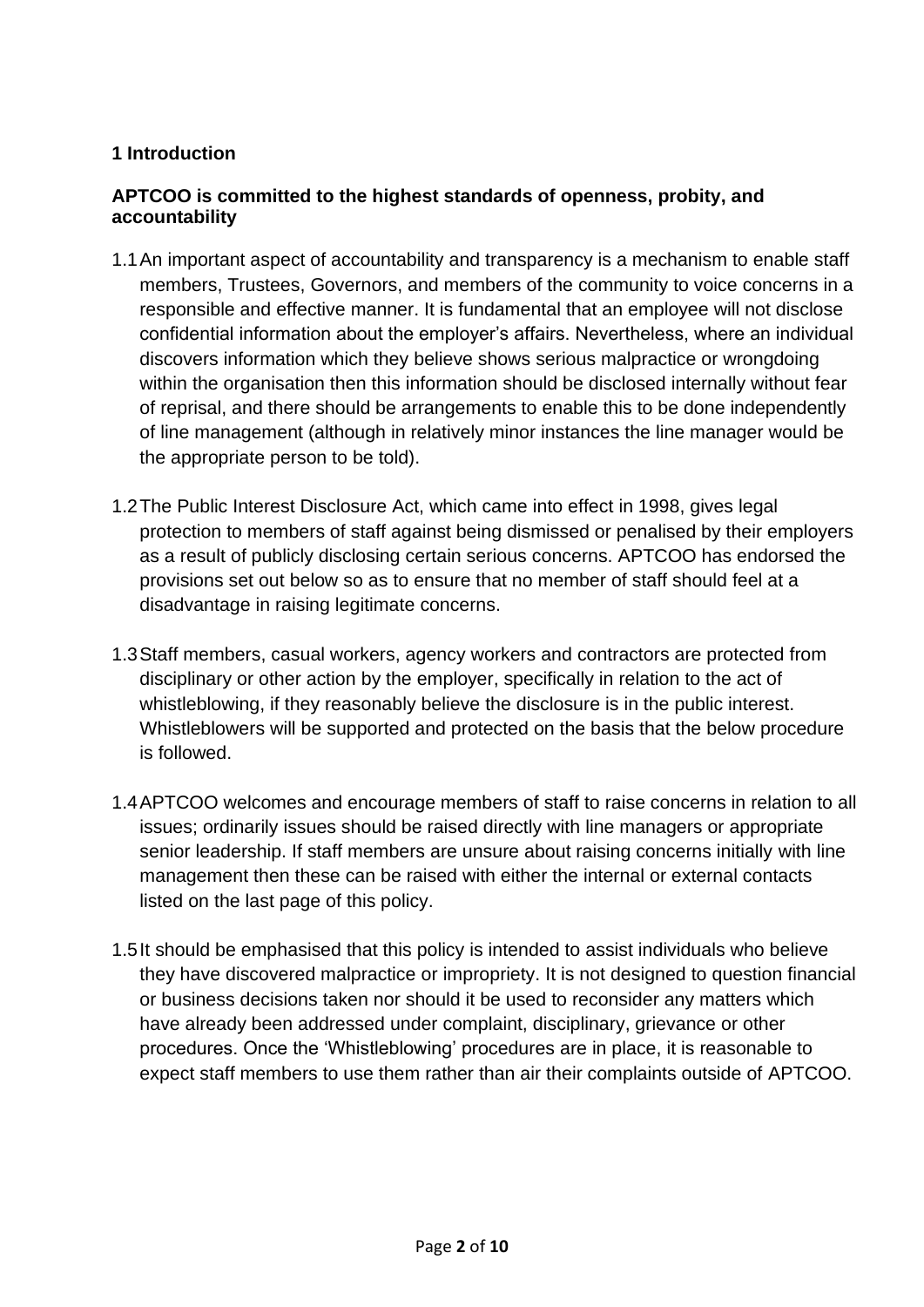### **2 Scope and purpose of the policy**

This policy is intended to cover concerns which are in the public interest and may at least initially be investigated separately but might then lead to the invocation of other procedures e.g. disciplinary. These concerns could include:

- A breach, or potential breach, of health and safety legislation.
- Financial irregularities.
- Harassment of a colleague, customer or other individual.
- Damage to the environment.
- The committing of a criminal offence.
- An act of bribery.
- Deliberate concealment of any of the above.

#### **3 Safeguards**

#### **3.1 Protection**

This policy is designed to offer protection to those members of staff who disclose such concerns provided the disclosure is made:

- in good faith
- in the reasonable belief of the individual making the disclosure that it tends to show malpractice or impropriety and if they make the disclosure to an appropriate person (see below). It is important to note that no protection from internal disciplinary procedures is offered to those who choose not to use the procedure. In an extreme case malicious or wild allegation could give rise to legal action on the part of the persons complained about.

#### **3.2 Confidentiality**

APTCOO will treat all such disclosures in a confidential and sensitive manner. The identity of the individual making the allegation may be kept confidential so long as it does not hinder or frustrate any investigation. However, the investigation process may reveal the source of the information and the individual making the disclosure may need to provide a statement as part of the evidence required.

#### **3.3Anonymous allegations**

This policy encourages individuals to put their name to any disclosures they make. Concerns expressed anonymously are much less credible, but they may be considered at the discretion of APTCOO. In exercising this discretion, the factors to be taken into account will include:

- The seriousness of the issues raised
- The credibility of the concern
- The likelihood of confirming the allegation from attributable sources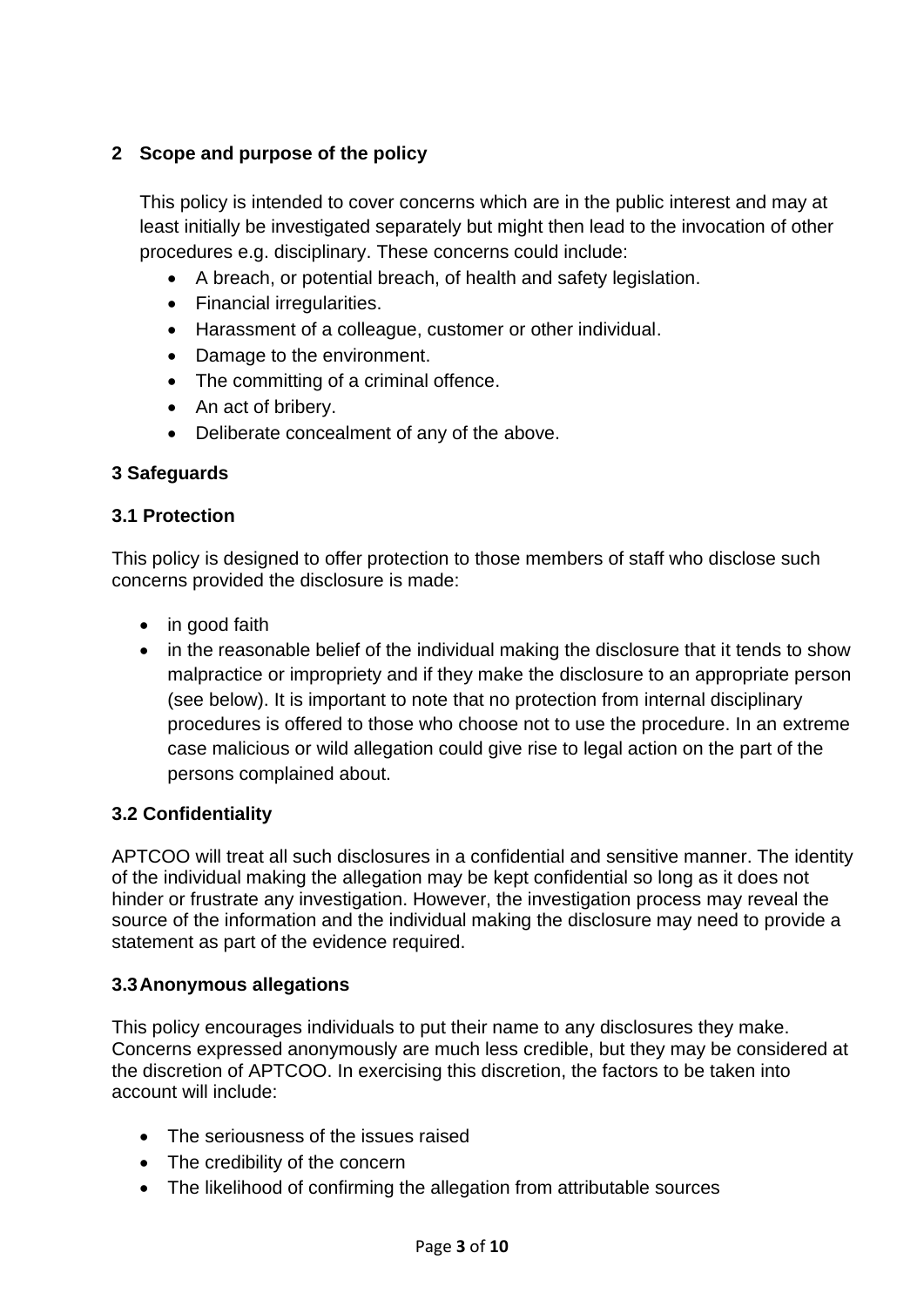#### **3.4Untrue allegations**

If an individual makes an allegation in good faith, which is not confirmed by a subsequent investigation, no action will be taken against that individual. In making a disclosure the individual should exercise due care to ensure the accuracy of the information. If, however, an individual makes malicious or vexatious allegations, and particularly they persist with making them, disciplinary action may be taken against that individual.

#### **Allegations not deemed to be covered by the whistleblowing – linked to grievance but still within the commitment to transparency, etc.**

#### **4 Formal procedure**

Procedure – Action to be taken by the individual

4.1 If an individual knows or suspects that some wrongdoing is occurring within the organisation, he or she should raise the matter immediately with the relevant manager, as outlined below. If the individual is unsure who to raise the concern with then they should contact the Chair of Governors.

#### **5 Stage 1**

5.1 As the first step, you should raise the matter with an appropriate level of line management which would normally be your own line manager. Much depends, however, on the seriousness and sensitivity of the issues involved and who is suspected of "wrongdoing". If you believe that your immediate manager(s) is involved, the CEO or Chair of Governors should be approached.

5.2 If you believe the matter involves a senior member of staff it should be raised with the Headteacher as the Whistleblowing Officer. If the Headteacher is involved it should be raised with the CEO. If the CEO is involved it should be raised the Chair of Governors. See contact list on the back page of this policy.

5.3 If the concern is such that you do not feel able to raise it with someone connected to APTCOO, then you would need to raise it with one of the contacts listed on the last page of this policy.

5.4 Concerns may be raised verbally or in writing, but it is preferable for an allegation to be set out in writing. An allegation may also be made by phone. It is important, however, that when the concern is raised, you make it clear that the issue is being raised under the whistleblowing policy and why you feel this is in the public interest.

5.5 You will be asked to demonstrate to the person that you contact that there are sufficient grounds for concern.

5.6 If the allegation is written, the background and history should be set out, giving names, dates and places wherever possible, and the reasons why the situation is a cause for concern. You should date and sign this statement.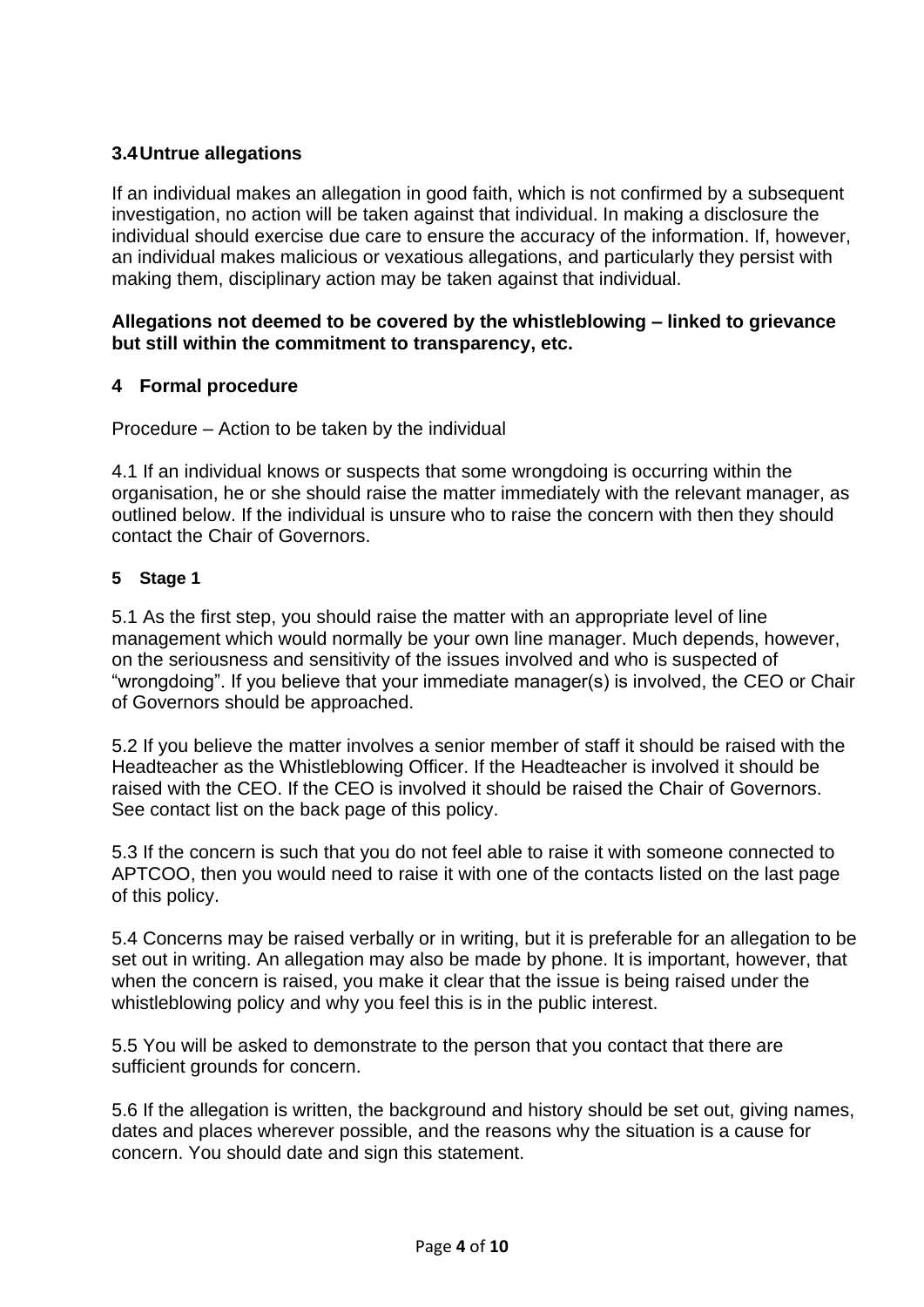5.7 If the allegation is made verbally, you can invite a friend or representative of a trade union/professional association to be present. It is also permissible for a trade union or professional association representative to raise the matter on your behalf.

5.8 If you wish to raise the concern confidentially, this must be made clear to the person who is initially contacted.

5.9 If you have raised the issue verbally then you may be asked to put your concerns into writing at a later stage.

5.10 You will be told what steps the manager intends to take to address the concern. They may be able to take the appropriate steps to investigate the matter raised. Alternatively, they may refer the matter to a member of the senior leadership team, the Headteacher, the CEO or to the Chair of Governors.

5.11 Once the issue has been raised, you will be contacted by an appropriate manager, within an agreed timescale to attend a meeting to discuss the matter. Again, a friend or trade union/professional association representative may accompany you for the purposes of giving support.

5.12 Notes will be taken of the details of the concern and you will be asked to sign a copy of these notes.

5.13 When the matter has been fully investigated and a conclusion reached, a formal written response will be sent to you within 10 working days.

5.14 The Headteacher or Chief Executive Officer will also notify the person who is the subject of the disclosure within five working days of the meeting. Upon receipt of the information, this individual will be able to appeal against any decisions by writing to the Headteacher, the CEO or to the Chair of Governors.

#### **6 Stage 2**

6.1 If you are dissatisfied with APTCOO's response, you can raise the matter within 10 working days of the date of APTCOO's response by writing to the Headteacher or Chief Executive Officer or Chair of Governors. If the Headteacher responded in stage 1 then direct your concern to the Chief Executive Officer and/or Chair of Governors.

6.2 The Chief Executive Officer or Chair of Governors will then write to you within five working days of receiving the letter to arrange a meeting to discuss the continuing concerns and why you are dissatisfied with stage 1. This meeting should take place promptly. Again, you may be accompanied by a friend or representative of your trade union/professional association.

6.3 The Chief Executive Officer or Chair of Governors may then decide to investigate further and will need to decide what action to take. You will be updated with the outcome of the meeting within five working days.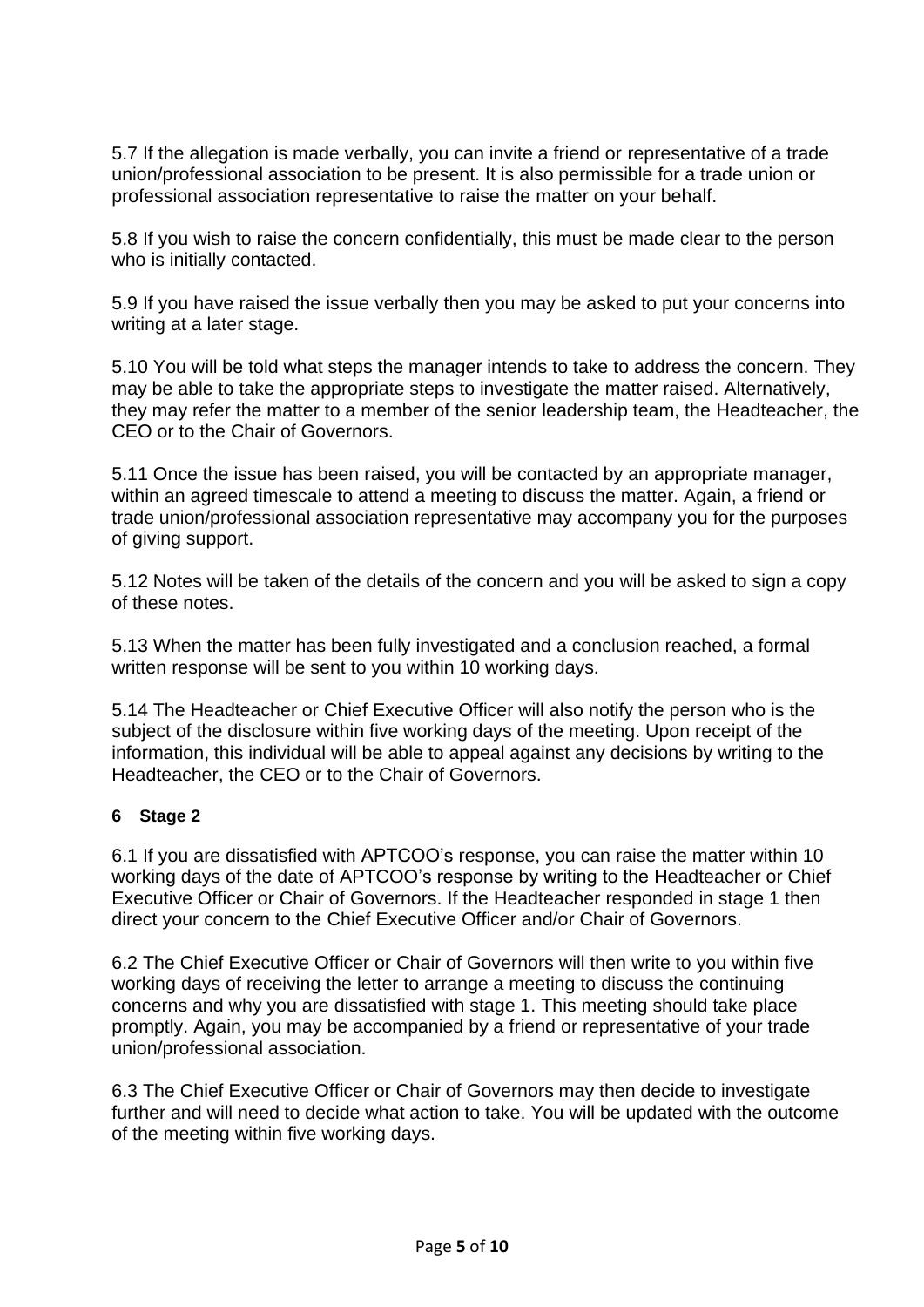#### **7 Procedure – action to be taken by the Headteacher**

7.1 Whistleblowers are encouraged to put their name to an allegation. If confidentiality is requested, the investigation lead will do its best to protect the identity of any member of staff who raises concerns. It will not disclose the identity of the whistleblower to the person who is the subject of the disclosure or to others not involved in the investigation unless it is absolutely necessary to do so and only with the prior consent of the individual concerned.

7.2 There are, however, circumstances under which complete confidentiality may be difficult for the investigation lead to maintain.

For example:

- If the matter leads to a legal procedure and evidence is required by the court.
- If the issue raised comes within the remit of another procedure and the whistleblower is asked to provide a signed statement as part of the evidence, thus revealing their identity.
- If the issue raised raises safeguarding concerns which need to be separately investigated.

7.3 Anonymous allegations will only be considered if the issues raised are:

- Very serious.
- The credibility of the allegation is considered to be high.
- The likelihood of confirming the allegation is high.

#### **8 Procedure – alerting outside bodies**

8.1 An individual should always, in this first instance, talk to a manager in the organisation about potential "wrongdoing", as outlined above. If the individual is not satisfied with the response given following "stage 2", they are entitled to contact a relevant external body to express the concerns. In doing this the individual should:

- Have a reasonable belief that the allegation is based on correct facts.
- Make the disclosure to a relevant body.
- Have a reasonable belief it is in the public interest to make the disclosure.

A "relevant body" is likely to be a regulatory body (e.g. Health and Safety Executive, Financial Services Authority, Nottinghamshire and Nottingham City Safeguarding Partnerships).

8.2 If there is evidence of criminal activity then the investigating officer should inform the police. APTCOO will ensure that any internal investigation does not hinder a formal police investigation.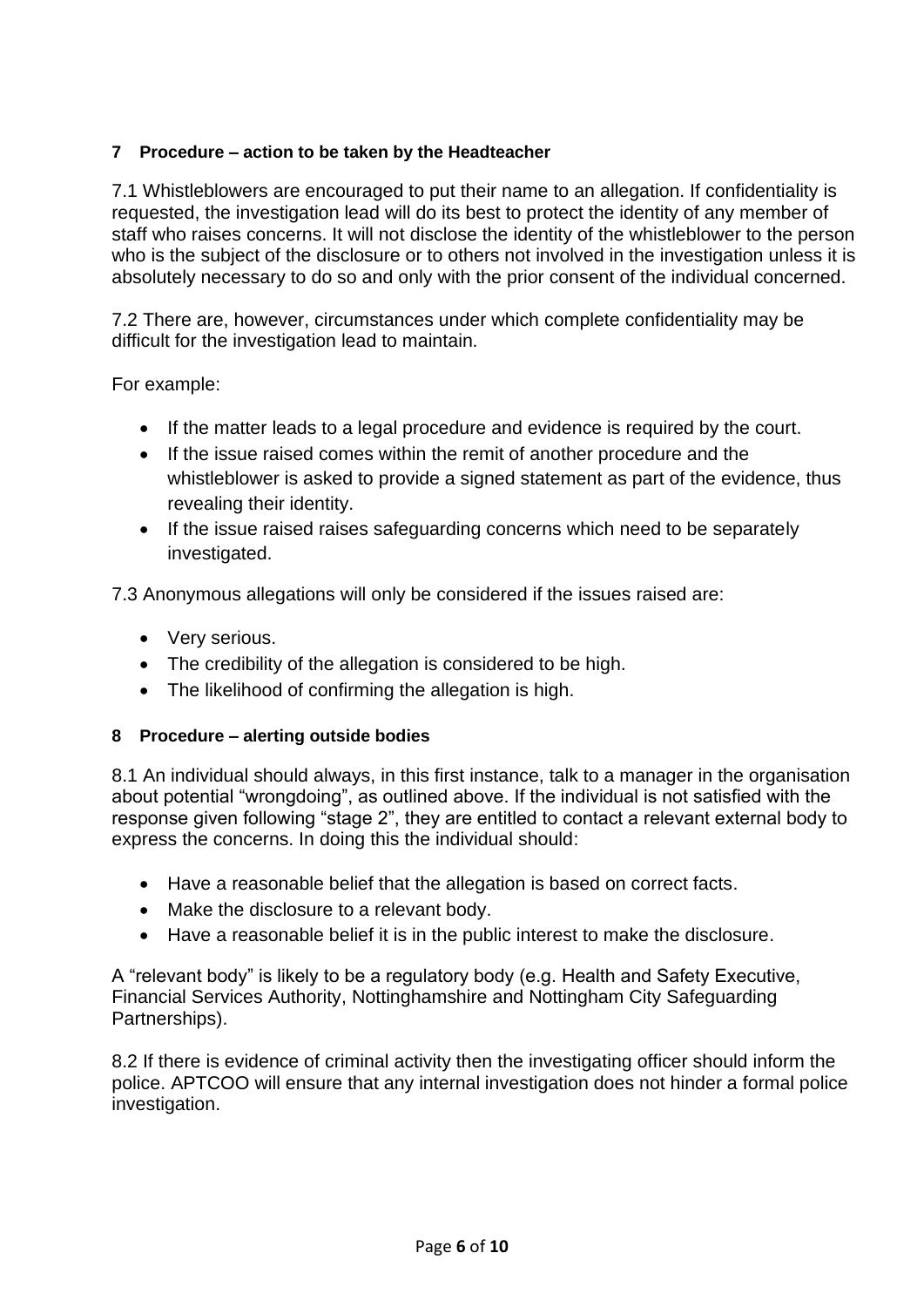#### **9 Protection against detriment**

9.1 Any individual who takes action will be protected from suffering any detriment in relation to the allegations that are made, including victimisation and harassment by the organisation or by colleagues.

9.2 If the individual does not follow the procedure set out above, which encompasses the requirements in relation to "public interest", the protection will not apply. The media is not a relevant external body; individuals should not contact the media with allegations about the organisation. Disclosing information in an inappropriate way could result in disciplinary action being taken against the individual, which could include dismissal.

#### **10 Timescales**

10.1 Due to the varied nature of these sorts of complaints, which may involve internal investigators and / or the police, it is not possible to lay down precise timescales for such investigations. The investigating officer should ensure that the investigations are undertaken as quickly as possible without affecting the quality and depth of those investigations.

10.2 The investigating officer, should as soon as practically possible, send a written acknowledgement of the concern to the complainant and thereafter report back to them in writing the outcome of the investigation and on the action that is proposed. If the investigation is a prolonged one, the investigating officer should keep the complainant informed, in writing, as to the progress of the investigation and as to when it is likely to be concluded.

10.3 All responses to the complainant should be in writing and sent to their home address.

#### **11 Monitoring and review**

11.1 The Headteacher, Chief Executive Officer and Trustees will be responsible for monitoring the implementation and effectiveness of this policy.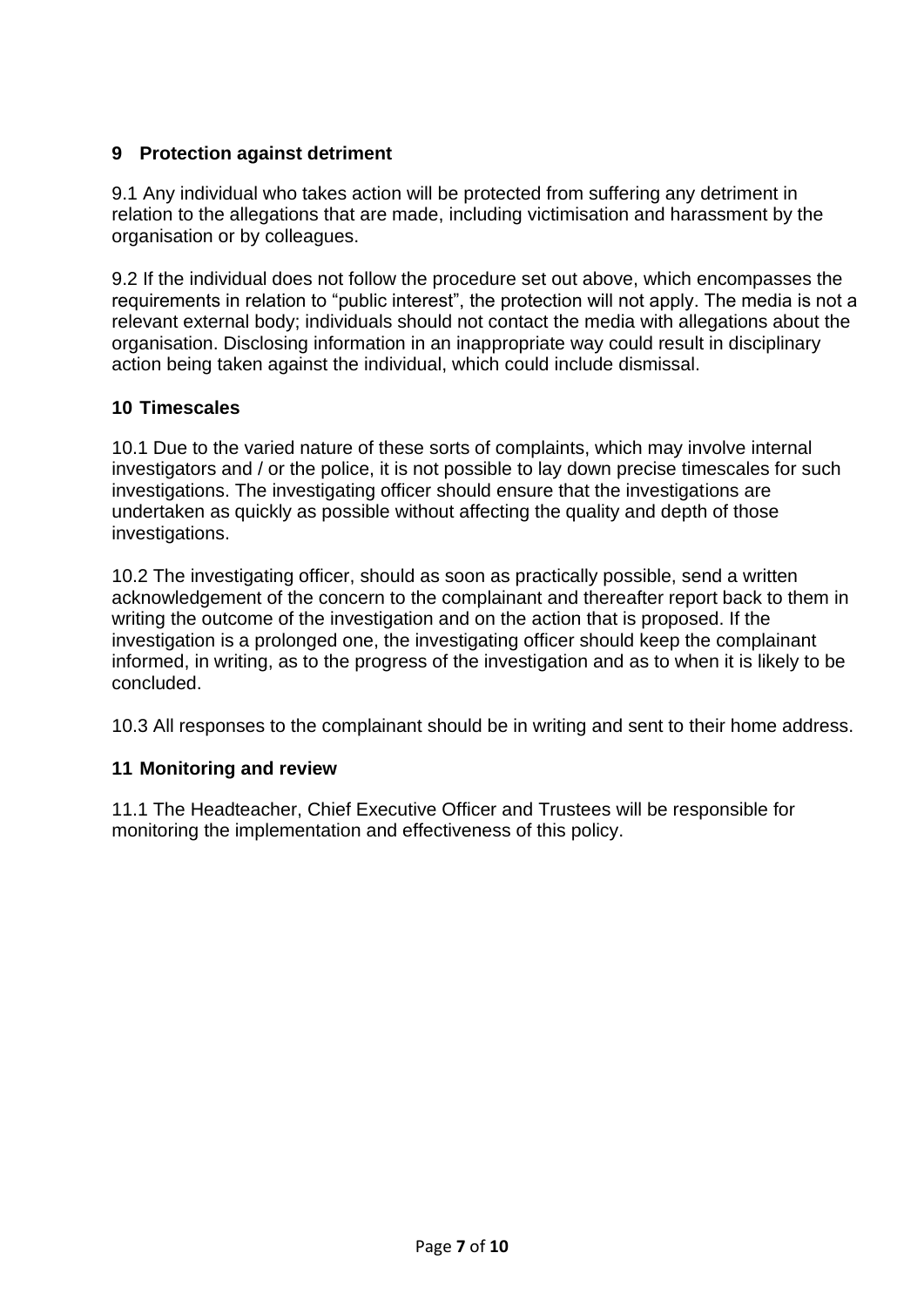**Internal contacts** 

Governor for Safeguarding Trish Green

[Trish.Green@aptcoo.org](mailto:Trish.Green@aptcoo.org)

| <b>Chief Executive Officer</b> | <b>Carol Burkitt</b>     |  |
|--------------------------------|--------------------------|--|
|                                | Carol.Burkitt@aptcoo.org |  |
|                                | Tel: 01623 629 902       |  |

Unit 15 Botany Commercial Park Botany Avenue Mansfield NG18 5NF

Headteacher James Wilson [James.Wilson@aptcoo.org](mailto:James.Wilson@aptcoo.org) Tel: 01623 629 902

> Unit 15 Botany Commercial Park Botany Avenue Mansfield NG18 5NF

#### **External contacts**

Education Standards Funding Agency 0370 2670001

Department for Education 0370 000 2288

NSPCC Whistleblowing advice line 0800 028 0285

Protect – Whistleblowing Charity Helpline 020 3117 2520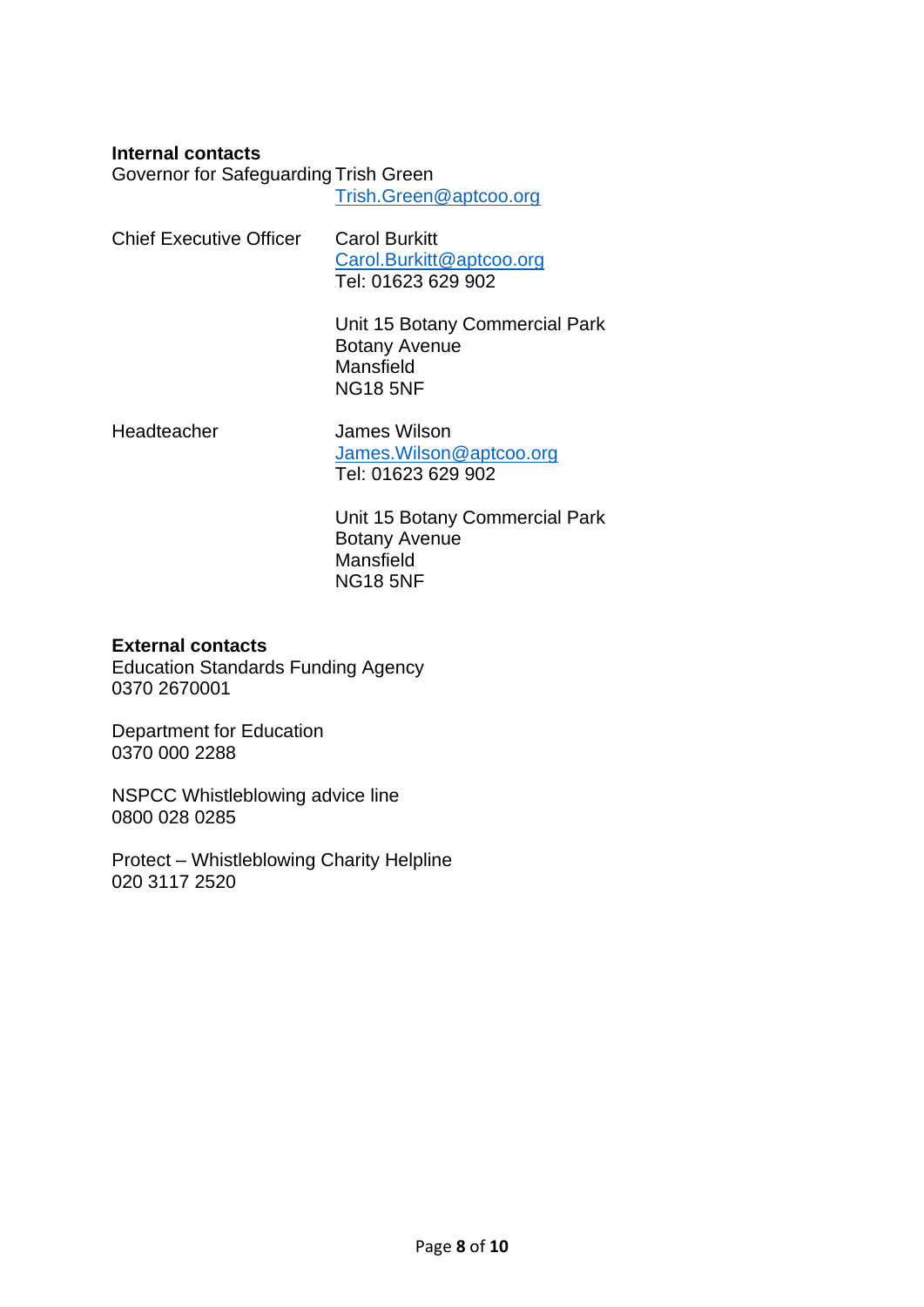# **A PLACE TO CALL OUR OWN**

# **Appendix 1**

# **Policy/Procedure for:** Whistleblowing

## **RECORD OF CHANGES**

| <b>DATE</b> | <b>AUTHOR</b>      | <b>PROCEDURE</b>          | <b>DETAILS OF CHANGE</b>                                               |
|-------------|--------------------|---------------------------|------------------------------------------------------------------------|
| August 2020 | Samantha<br>Wright | Additional<br>information | Update to internal contact,<br>included James Wilson as<br>Headteacher |
|             |                    |                           |                                                                        |
|             |                    |                           |                                                                        |
|             |                    |                           |                                                                        |
|             |                    |                           |                                                                        |
|             |                    |                           |                                                                        |
|             |                    |                           |                                                                        |
|             |                    |                           |                                                                        |
|             |                    |                           |                                                                        |
|             |                    |                           |                                                                        |